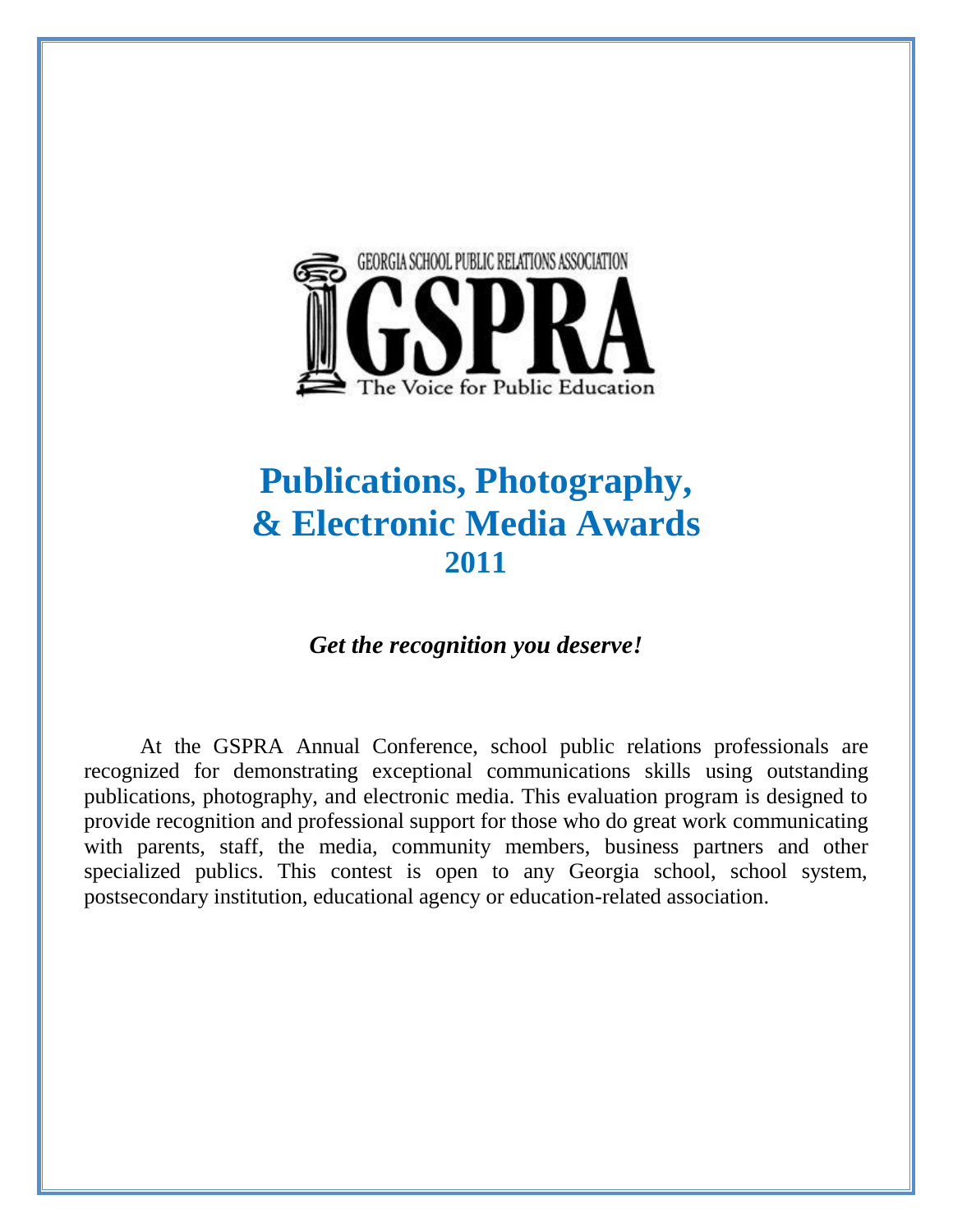### **Best In Category**

| <b>Annual Report</b><br><b>Georgia Partnership</b><br>for Excellence in Education<br><b>Bill Maddox</b>                                          | <b>Calendar</b><br><b>Clarke County Schools</b><br>Anisa Sullivan Jiminez                                                                                                                                                                                                                              |  |
|--------------------------------------------------------------------------------------------------------------------------------------------------|--------------------------------------------------------------------------------------------------------------------------------------------------------------------------------------------------------------------------------------------------------------------------------------------------------|--|
| <b>Crisis Communications</b><br><b>Bibb County School District</b><br>Chris Floore<br>(Now serving the City of Macon)                            | <b>Electronic Media (Tie)</b><br><b>Dougherty County Schools</b><br>R.D. Harter<br><b>Gwinnett County Schools</b><br><b>Sloan Roach</b><br><b>Newton County Schools</b><br>Sherri Viniard<br><b>Handbook</b><br><b>Brooks County Schools</b><br>Lydia Hubert<br>(No longer with Brooks County Schools) |  |
| <b>Excellence In Writing</b><br><b>Forsyth County Schools</b><br>Jennifer Caracciolo                                                             |                                                                                                                                                                                                                                                                                                        |  |
| <b>Image/Identity Package</b><br><b>Newton County Schools</b><br>Sherri Viniard                                                                  | <b>Internet Web Site</b><br><b>Dougherty County Schools</b><br>R.D. Harter                                                                                                                                                                                                                             |  |
| <b>Marketing Campaign (Tie)</b><br><b>Gwinnett County Schools</b><br>Sloan Roach & Laura Nurse<br><b>Newton County Schools</b><br>Sherri Viniard | <b>Newsletter/Newspaper</b><br><b>Dougherty County Schools</b><br>R.D. Harter                                                                                                                                                                                                                          |  |
| <b>Photography</b>                                                                                                                               | <b>Social Media</b>                                                                                                                                                                                                                                                                                    |  |

**Brooks County Schools**  *Lydia Hubert*

**Forsyth County Schools**  *Jennifer Caracciolo*

**Special Purpose Publication (Tie) Georgia Partnership for Excellence in Education** *Bill Maddox* Marietta City Schools *Thomas Algarin*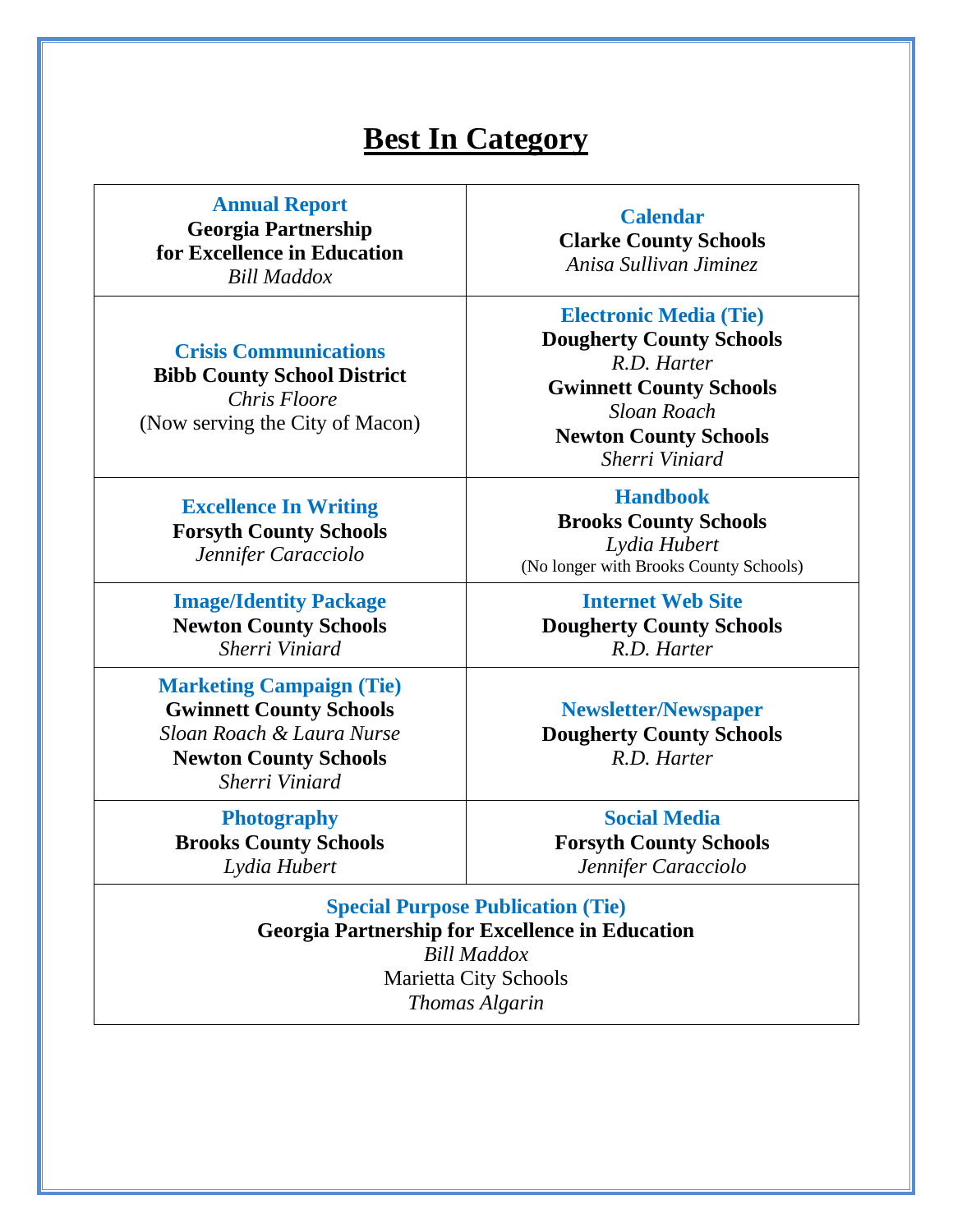## **Awards of Merit**

| <b>Appling County (2)</b><br><b>Elvira Russell</b>                                                                                                                                               |                                                                                                                          | <b>Bibb County (5)</b><br><b>Chris Floore</b>                                                    |                                                                        |
|--------------------------------------------------------------------------------------------------------------------------------------------------------------------------------------------------|--------------------------------------------------------------------------------------------------------------------------|--------------------------------------------------------------------------------------------------|------------------------------------------------------------------------|
| <b>Silver</b><br>Newsletter/Newspaper<br><b>Bronze</b><br>Website                                                                                                                                |                                                                                                                          | Silver<br><b>Crisis Communications</b><br>Electronic Media<br>Newsletter/Newspaper               | <i>Bronze</i><br><b>Excellence In Writing</b><br>Newsletter/Newspaper  |
| <b>Brooks County (3)</b><br><b>Lydia Hubert</b><br>(No longer with Brooks County)                                                                                                                |                                                                                                                          | <b>Carroll County (1)</b><br><b>Elena Schulenberg</b>                                            |                                                                        |
| Gold<br>Handbook<br>Photography                                                                                                                                                                  | <b>Silver</b><br>Website                                                                                                 | <b>Bronze</b><br><b>Annual Report</b>                                                            |                                                                        |
|                                                                                                                                                                                                  | <b>Cherokee County (8)</b><br><b>Clarke County (2)</b><br><b>Anisa Sullivan Jimenez</b><br><b>Barbara Jacoby</b><br>Gold |                                                                                                  |                                                                        |
| <i>Bronze</i><br>Gold<br>Calendar<br>Photography<br>Handbook<br><b>Silver</b><br>Newsletter/Newspaper<br><b>Annual Report</b><br><b>Special Purpose</b><br>Website<br>Publication<br>Photography | Calendar and Marketing Campaign<br><b>Clayton County (6)</b><br><b>Rhonda Burnough</b>                                   |                                                                                                  |                                                                        |
|                                                                                                                                                                                                  |                                                                                                                          | Gold<br>Electronic Media (3)<br><b>Marketing Campaign</b>                                        | <b>Silver</b><br>Electronic Media<br><b>Bronze</b><br>Electronic Media |
|                                                                                                                                                                                                  | <b>Decatur City Schools (2)</b><br><b>Heather Borowski</b>                                                               | <b>Dougherty County (5)</b><br><b>R.D. Harter</b>                                                |                                                                        |
|                                                                                                                                                                                                  | Gold<br><b>Special Purpose Publication</b><br><b>Silver</b><br><b>Annual Report</b>                                      | Gold<br>Website<br>Electronic Media (2)<br>Newsletter/Newspaper                                  | <i>Bronze</i><br><b>Special Purpose</b><br>Publications                |
|                                                                                                                                                                                                  | <b>Forsyth County (4)</b><br><b>Jennifer Caracciolo</b>                                                                  | <b>Fulton County Schools (6)</b><br><b>Susan Hale</b>                                            |                                                                        |
| Gold<br><b>Annual Report</b><br>Social Media                                                                                                                                                     | <b>Silver</b><br><b>Excellence In Writing</b><br>Website                                                                 | Gold<br>Electronic Media (3)<br><b>Marketing Campaign</b><br><b>Special Purpose Publications</b> | <b>Silver</b><br><b>Special Purpose</b><br>Publications                |